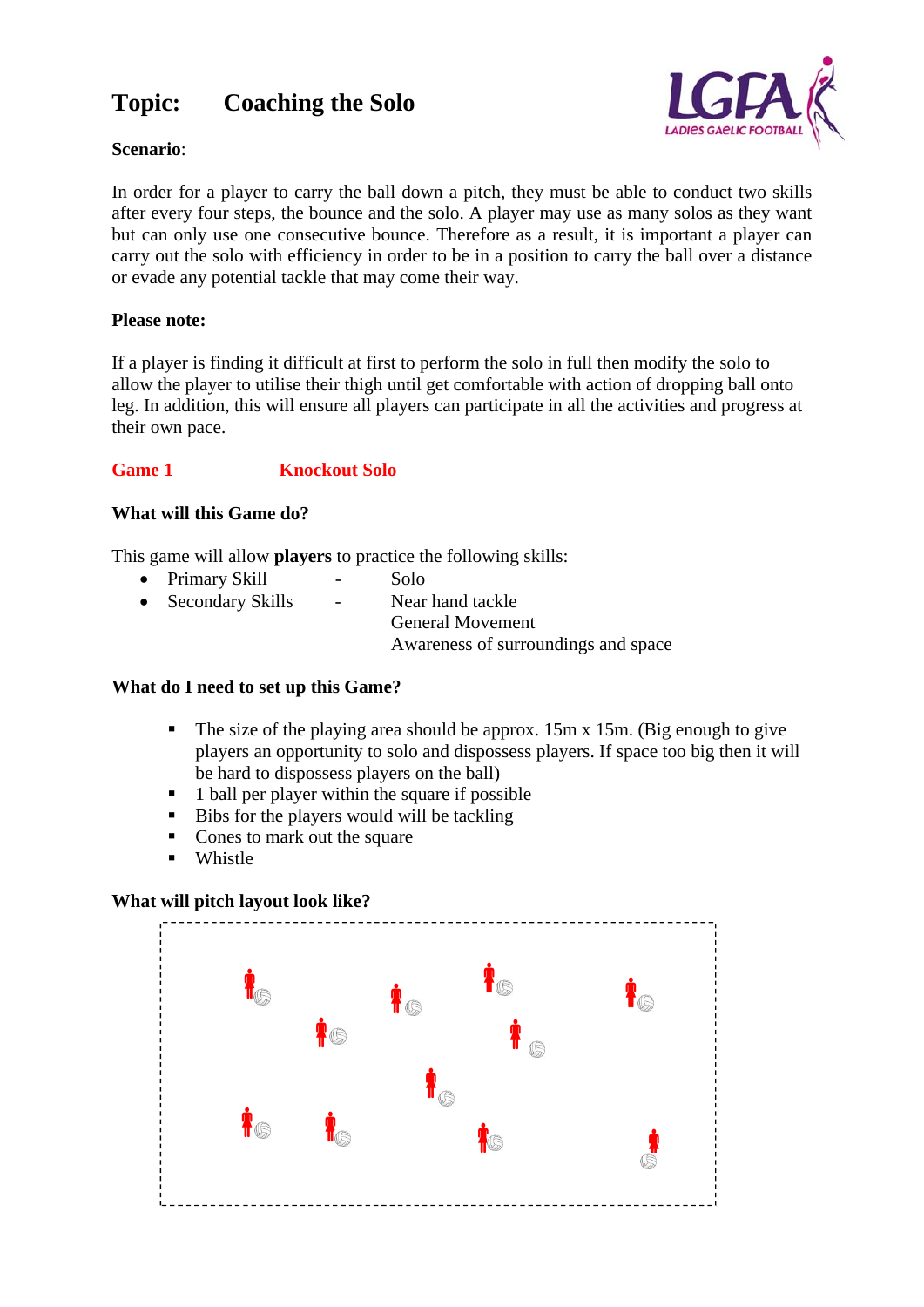#### **How do you play this Game?**

#### **Start of Play:**

o All players inside the grid solo the ball every four steps at their own pace focusing on head, hands and feet of the skill. No tackling at this point just all players practicing the skill at their own pace. Practice on both sides of the body.

#### **Rules of Play:**

- $\blacksquare$  Part 1
	- o Players conduct skill at own pace i.e. walking and then progress onto jogging
	- o Players with ball must solo the ball every four steps
- $\blacksquare$  Part 2
	- o On coaches whistle:
		- **Players try knock ball away from other team mates while trying to** perform solo. Players should aim to use near hand tackle.
		- Players must perform a solo every four steps at least
		- When player is disposed they must leave the grid and continue soloing around the grid until all players have been disposed

#### **How do you score in the Game?**

 $\blacksquare$  Last 2/3 players remaining in the grid win the game

#### **What changes can be made to the game?**

|              | <b>How can I make the Game Easier?</b>                                 | How can I make the Game Harder?                                                                                                  |
|--------------|------------------------------------------------------------------------|----------------------------------------------------------------------------------------------------------------------------------|
| <b>Space</b> | Decrease the size of playing area so<br>less space for players to solo | Increase the playing area so more space<br>for players solo                                                                      |
| <b>Task</b>  | Players in possession can only walk<br>while soloing the ball          | Players in possession must jog while<br>performing the skill<br>Players in possession must perform solo<br>with non-dominant leg |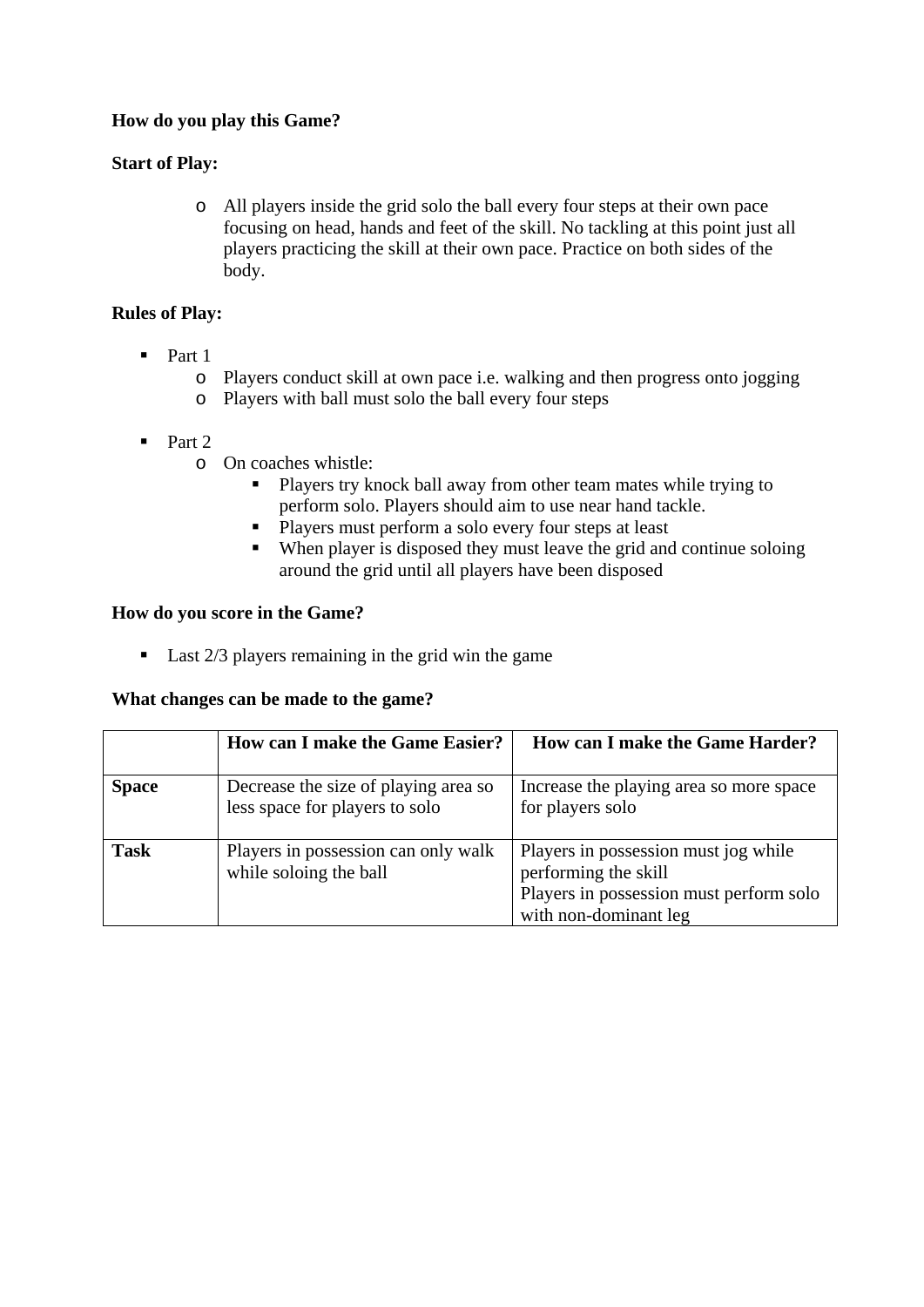#### **Game 2 Beat the Circle**



#### **What will this Game do?**

This game will allow **players** to practice the following skills:

- Primary Skill Solo
- Secondary Skills Bounce
	- Hand-pass
	- Speed of movement

#### **What do I need to set up this Game?**

- The size of the playing area is dependent on size of circle
- 1 ball per group
- Bibs for the players who are running around the circle performing the solo
- Cones to mark out the circle and start/finish point for group outside the circle
- **Whistle**

#### **What will pitch layout look like?**



#### **How do you play this Game?**

#### **Start of Play:**

- All players in the circle stand on a cone. One ball is given to the group
- All players outside the circle stand in a line with one ball

#### **Rules of Play:**

- On coaches whistle:
- The Players **outside** the circle must :
	- o Solo the ball around the players standing in a circle
	- o Complete a full lap and when return to team where she must hand-pass to next player in line
	- o The above continues until all players have completed one lap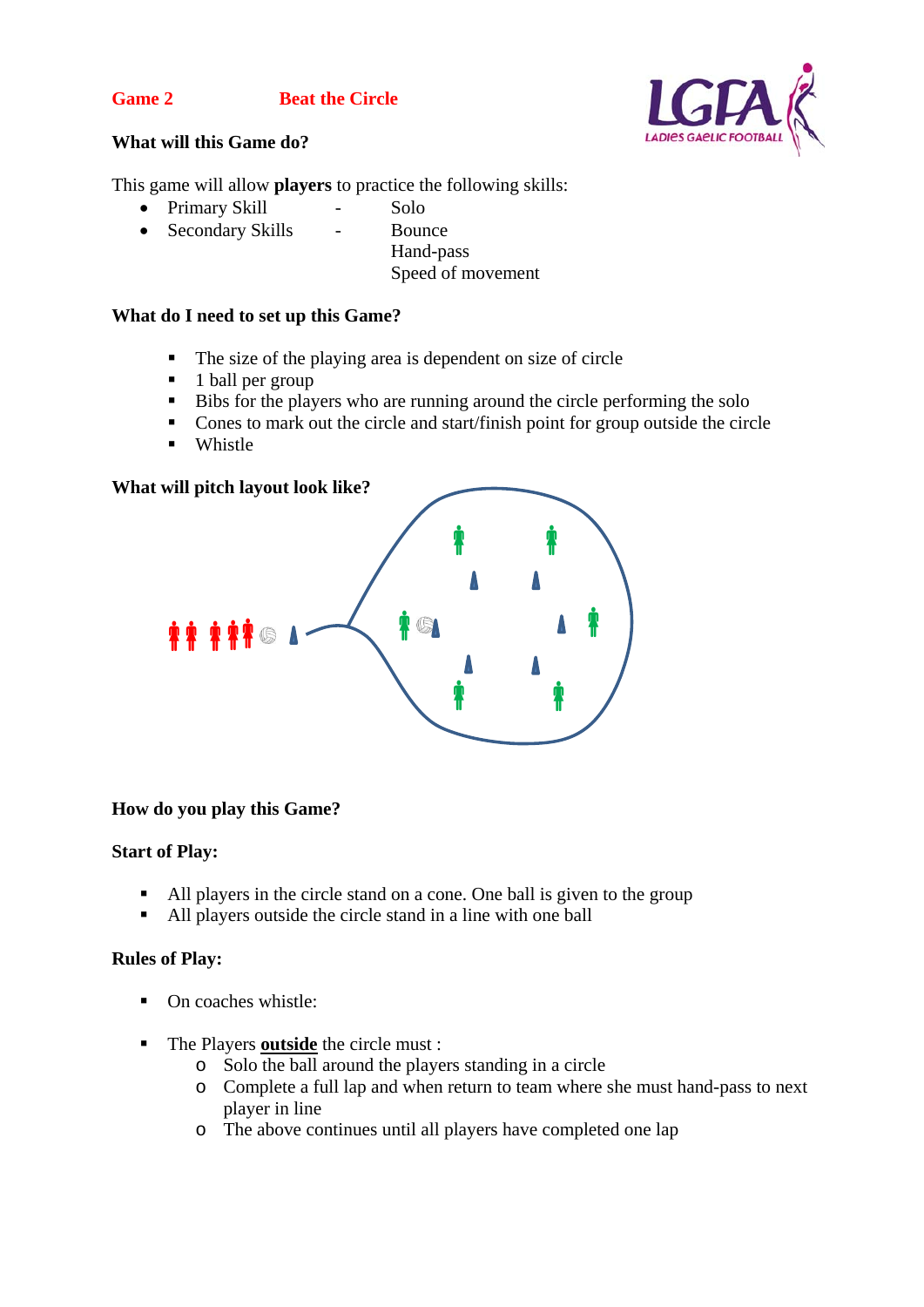- At same time the players in the circle must:
	- o Handpass the ball around the circle without dropping the ball

#### **How do you score in the Game?**

- Each rotation of the ball within the circle is recorded until all players outside the circle have completed their solo lap
- Group swap around and team soloing the ball around the circle must complete same as quick as possible in order to beat score set by team mates

#### **What changes can be made to the game?**

|                                                       | <b>How can I make the Game Easier?</b>                                                                                          | How can I make the Game Harder?                                                                                             |
|-------------------------------------------------------|---------------------------------------------------------------------------------------------------------------------------------|-----------------------------------------------------------------------------------------------------------------------------|
| <b>Space</b>                                          | Decrease the size of circle less space<br>for players to solo                                                                   | Increase the size of the circle so more<br>space for players solo and also difficult<br>to hand-pass ball around circle     |
| <b>Task</b>                                           | Players inside the circle can throw<br>the ball<br>Players outside the circle only have<br>to perform a certain number of solos | Players inside circle must hand-pass with<br>non-dominant hand<br>Players outside circle must solo with<br>non-dominant leg |
| Add extra players inside the circle<br><b>Players</b> |                                                                                                                                 | Put in a defender inside the circle to<br>make difficult to move ball around the<br>circle                                  |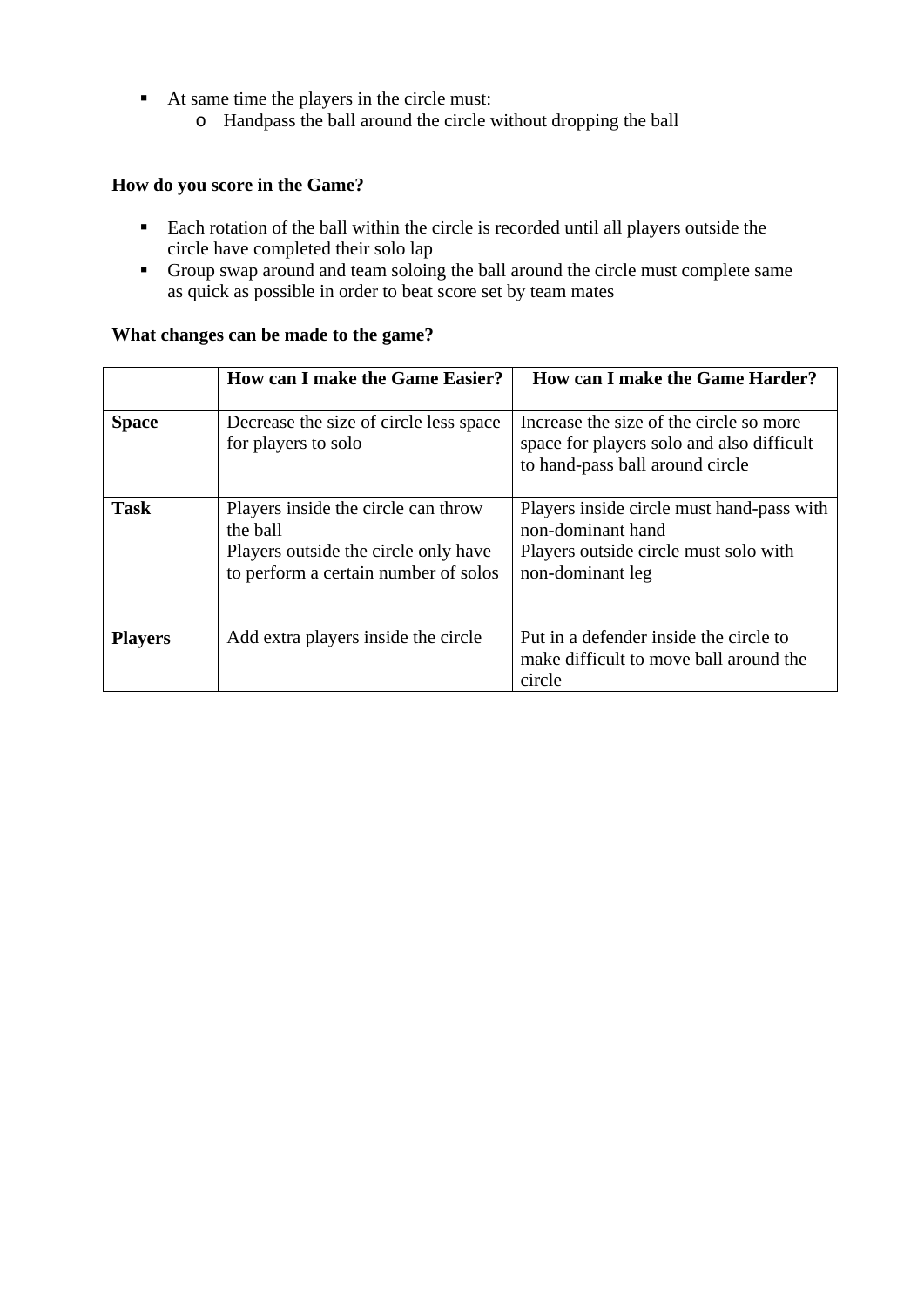#### **Game 3 Treasure Chest**

#### **What will this Game do?**

This game will allow **players** to practice the following skills:

- Primary Skill Solo
- Secondary Skills Pick up and bounce
	- General Movement

Awareness of surroundings and space

#### **What do I need to set up this Game?**

- The size of the playing area should be approx. 20m x 20m.
- All footballs are place in centre of square
- Different coloured Bibs for the players on each corner
- Cones to mark out the square
- **Whistle**

#### **What will pitch layout look like?**



#### **How do you play this Game?**

#### **Start of Play:**

- Players are divided into four groups and are placed at each corner of the grid
- On coaches whistle one player from each team commences play by running into the centre, retrieve a ball and bring it back to their group

#### **Rules of Play:**

- **Players with ball must solo the ball every four steps**
- One player from each group is only allowed to retrieve a ball from the centre at any one time
- Players must perform a solo before returning ball back to group
- Once player performs a solo they must hand-pass ball to next player in line who drops the ball and then goes to retrieve another ball from the centre.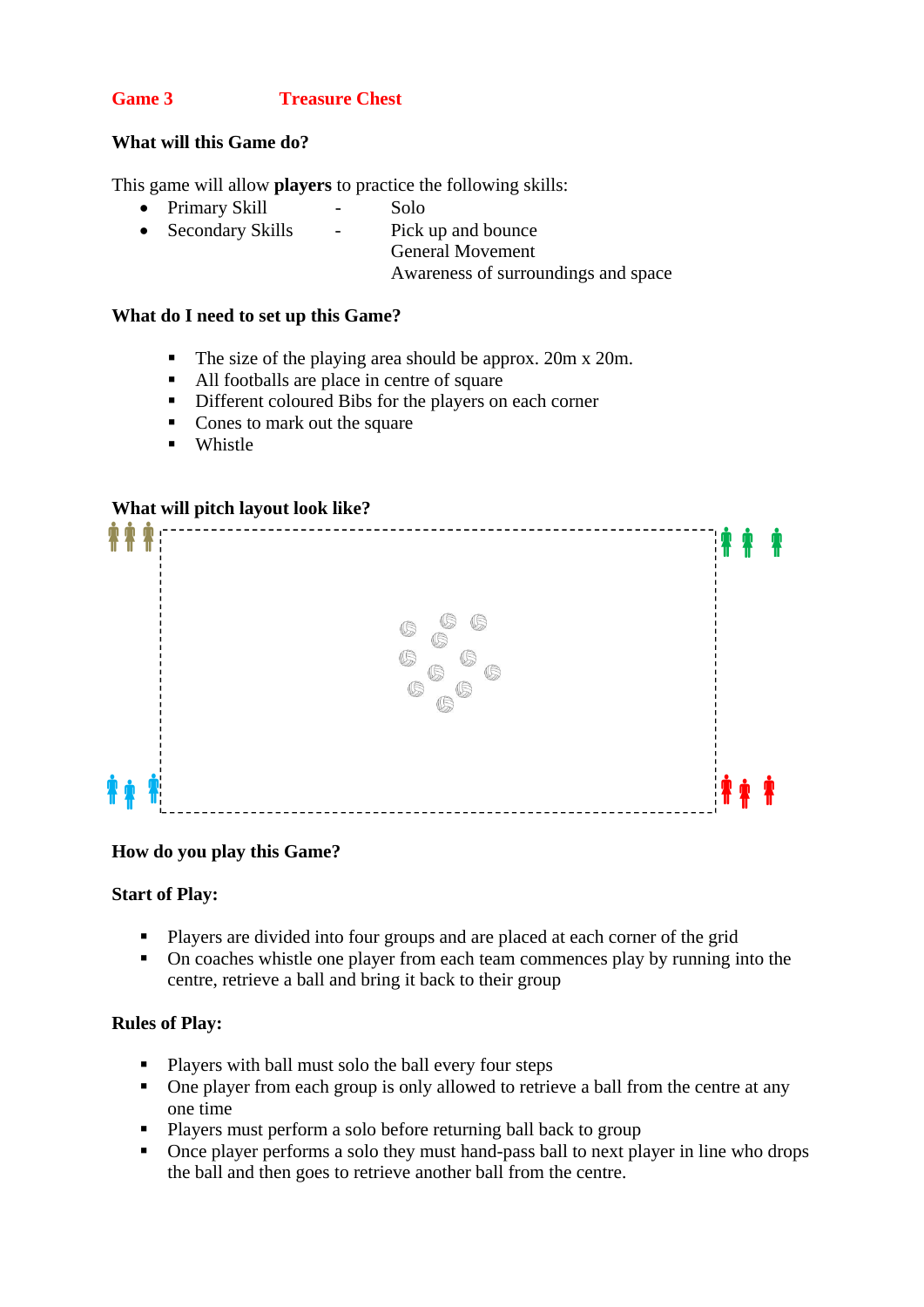• Once all balls are gone from the centre then players can steal from their neighbours in a clock wise direction

#### **How do you score in the Game?**

• Coach gives players a certain timeframe. On second whistle players must stop running and team with must footballs in their corner wins

#### **What changes can be made to the Game of Rouges?**

|                | <b>How can I make the Game Easier?</b>                                         | How can I make the Game Harder?                                                                         |
|----------------|--------------------------------------------------------------------------------|---------------------------------------------------------------------------------------------------------|
| <b>Space</b>   | Decrease the size of playing area so<br>less space for players to run and solo | Increase the playing area so more space<br>for players to run and solo                                  |
| <b>Task</b>    | Players must only perform at least<br>one solo                                 | Players must perform more than one solo<br>Players must use non dominant leg                            |
| Equipment      | More footballs                                                                 | Less footballs                                                                                          |
| <b>Players</b> | Less players                                                                   | Add in a few defenders to try knock ball<br>away from players that retrieve the ball<br>from the centre |